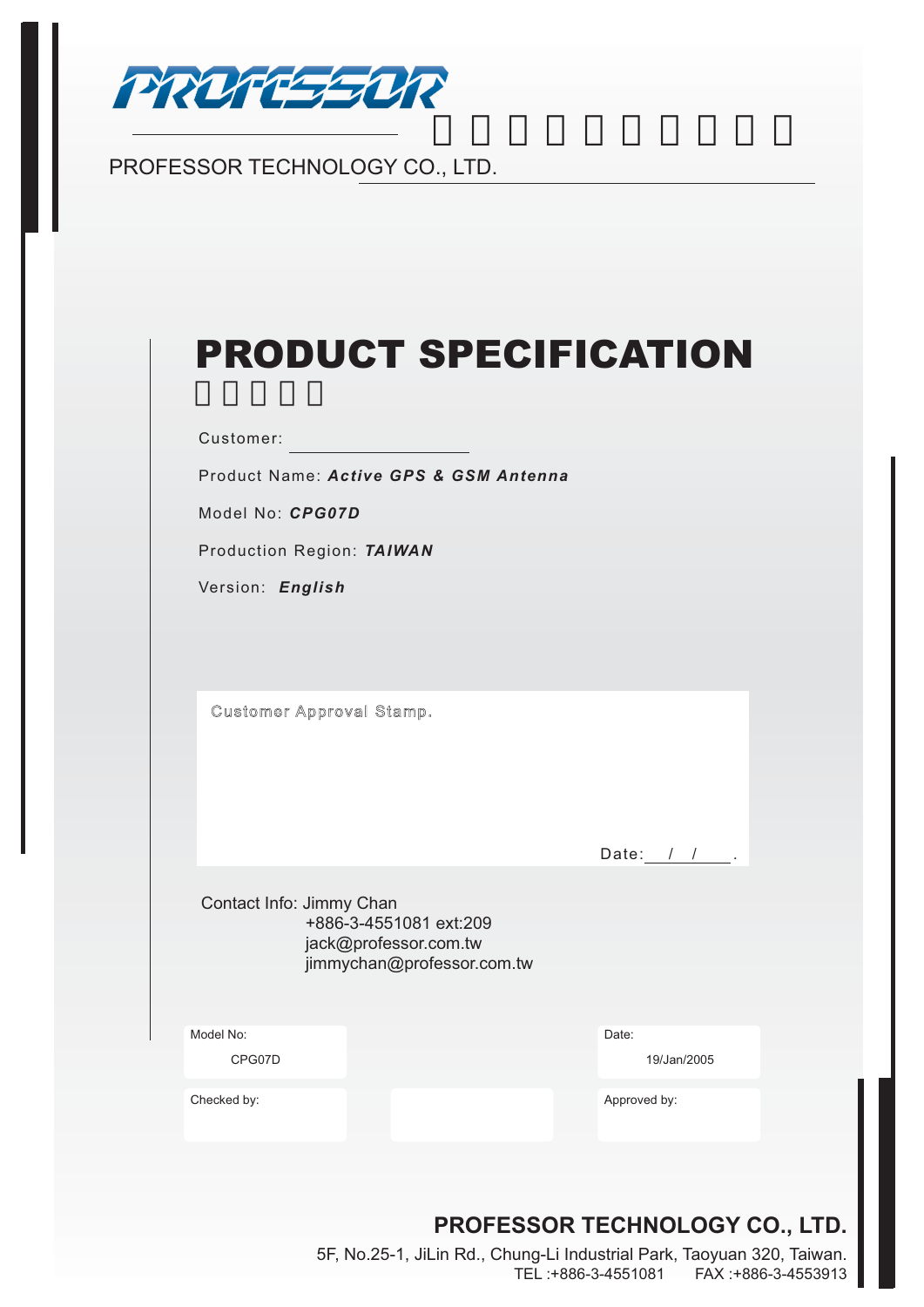

# Specification

#### 1.0 CONFIGURATION

| 1.1 RF Cable     | $RG174$ , $\emptyset$ 2.5 ± 0.05mm Double Shield, Black. |                                           |
|------------------|----------------------------------------------------------|-------------------------------------------|
|                  | Cable Length $\vert 3m \pm 5cm \vert$                    |                                           |
| 1.2 RF Connector |                                                          | $MCX$ 90 $^{\circ}$ (Male) both GPS & GSM |

#### **2.0 GE NE R AL**

#### 2.1 ENVIRONMENTAL CONDITIONS

| 2.1.1 Operation Temperature | $-30$<br>to $+80$         |
|-----------------------------|---------------------------|
| 2.1.2 Storage Temperatur    | $-40$<br>$\tau$ to $+100$ |
| 2.1.3 Relative Humidity     | $40\%$ to 95%             |

#### 2.2 MECHANICAL SPECIFICATIONS

| 2.2.1 | Mounting                              | Magnet mount.                                                             |
|-------|---------------------------------------|---------------------------------------------------------------------------|
| 2.2.2 | Horizontal Pulling Force of<br>Magnet | $1.5$ Kg Min.                                                             |
| 2.2.3 | <b>Water Proof</b>                    | 100 % water proof.                                                        |
| 2.2.4 | Shock                                 | 10msec. Half sine wave.                                                   |
|       | 2.2.5 Magnet Threshold                | The antenna must stay atlached to the vehicle, at<br>a speed of 180 km/h. |
| 2.2.6 | Housing Material                      | ABS (Black)                                                               |
| 2.2.7 | Weight                                | 108g                                                                      |
| 2.2.8 | Dimension                             | See Page. 4                                                               |

#### **3.0 GPS ANTENNA**

| 3.1 | Frequency<br>Range | $1575.42 \pm 1.023$ MHz.                                  |                                                |
|-----|--------------------|-----------------------------------------------------------|------------------------------------------------|
| 3.2 | Gain               | $90^\circ$ : 2.0 dBi Min.<br>$20^{\circ}$ : -5.0 dBi Min. | Mounted on the 60mm*60mm ground plane.         |
| 3.3 | Polarization       | <b>RHCP</b>                                               |                                                |
| 3.4 | <b>Axial Ratio</b> | $90^\circ$ : Max 3.0dB                                    | Mounted on the 60mm*60mm ground plane.         |
| 3.5 | Input Voltage      | 3V~5V                                                     |                                                |
| 3.6 | Power Consumption  | At 3.0 V<br>At $5.0V$                                     | Typ: 13mA. Max: 16mA.<br>Typ: 18mA. Max: 22mA. |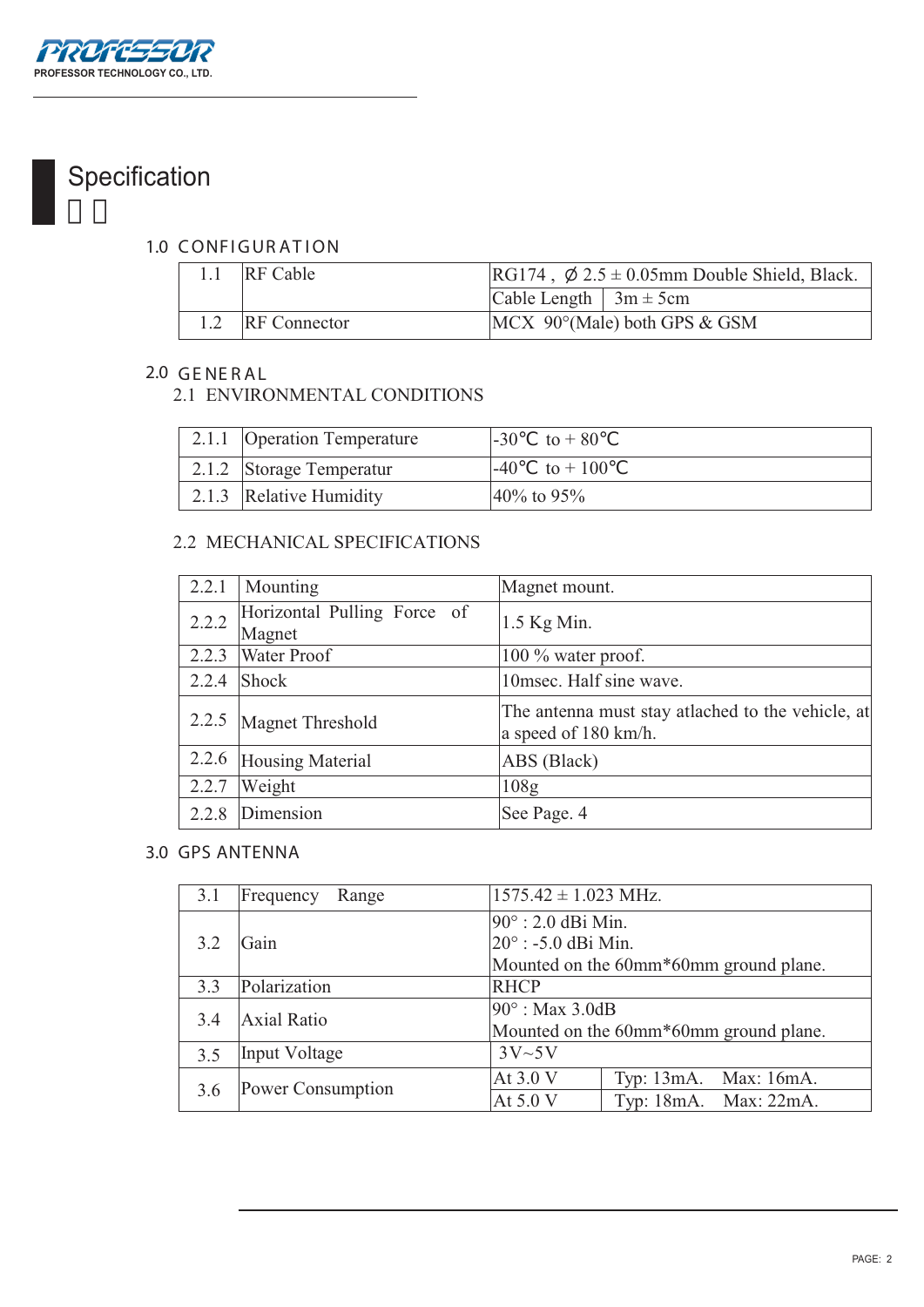

#### **4.0 LNA**

| 4.1 | <b>Frequency Range</b> | $1575.42 \pm 1.023 \text{ MHz}$                                                                                                                                 |
|-----|------------------------|-----------------------------------------------------------------------------------------------------------------------------------------------------------------|
| 4.2 | Gain                   | $28 \pm 4.5$ dB ( + 25<br>$\pm$ 5                                                                                                                               |
| 4.3 | Noise Figure           | 1.5 dB Max. $(+25)$<br>$\pm 5$ )<br>2.2 dB Max. $(+85)$                                                                                                         |
| 4.4 | Out Band Rejection     | $f_0 = 1575.42 MHz$<br>$f_0 \pm 20$ MHz<br>7dB MIN<br>fo $\pm$ 30 MHz<br>12dB MIN<br>$\text{fo} \pm 50 \text{ MHz}$<br>20dB MIN<br>fo $\pm$ 100 MHz<br>30dB MIN |
| 4.5 | Output Impedance       | 50                                                                                                                                                              |
| 4.6 | Output VSWR            | $2.0$ Max                                                                                                                                                       |

### **5.0 GSM ANTENNA**

| 5.1   | <b>Frequency Range</b> | 824~896MHz & 1860~1960 MHz |
|-------|------------------------|----------------------------|
| 5.2   | Gain                   | 3 dBi                      |
| 5.3   | Impedance              |                            |
| 5.4   | <b>VSWR</b>            | 1.5:1                      |
| 2.2.1 | Power handing capacity | 10W                        |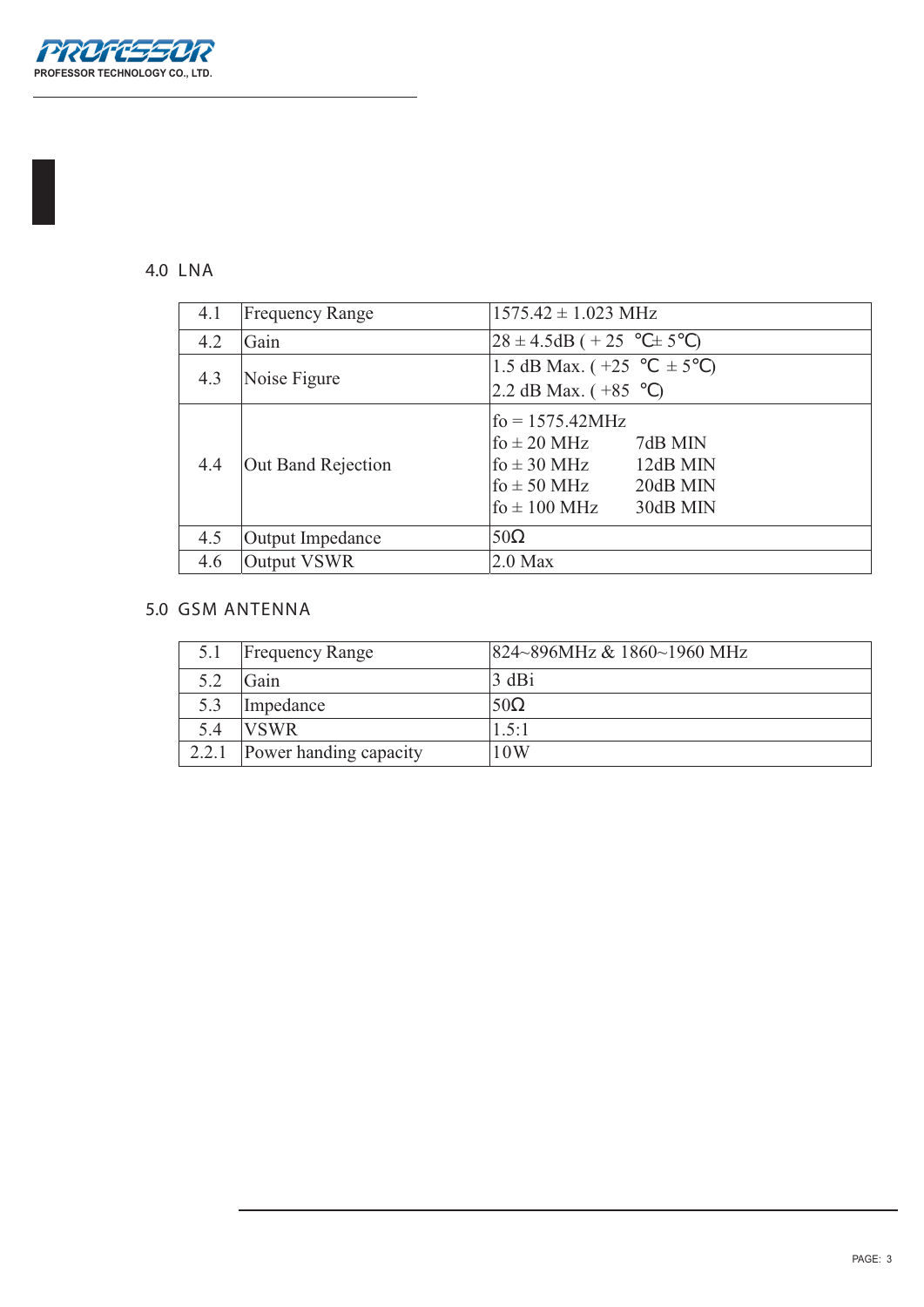

# **OUTLAY**

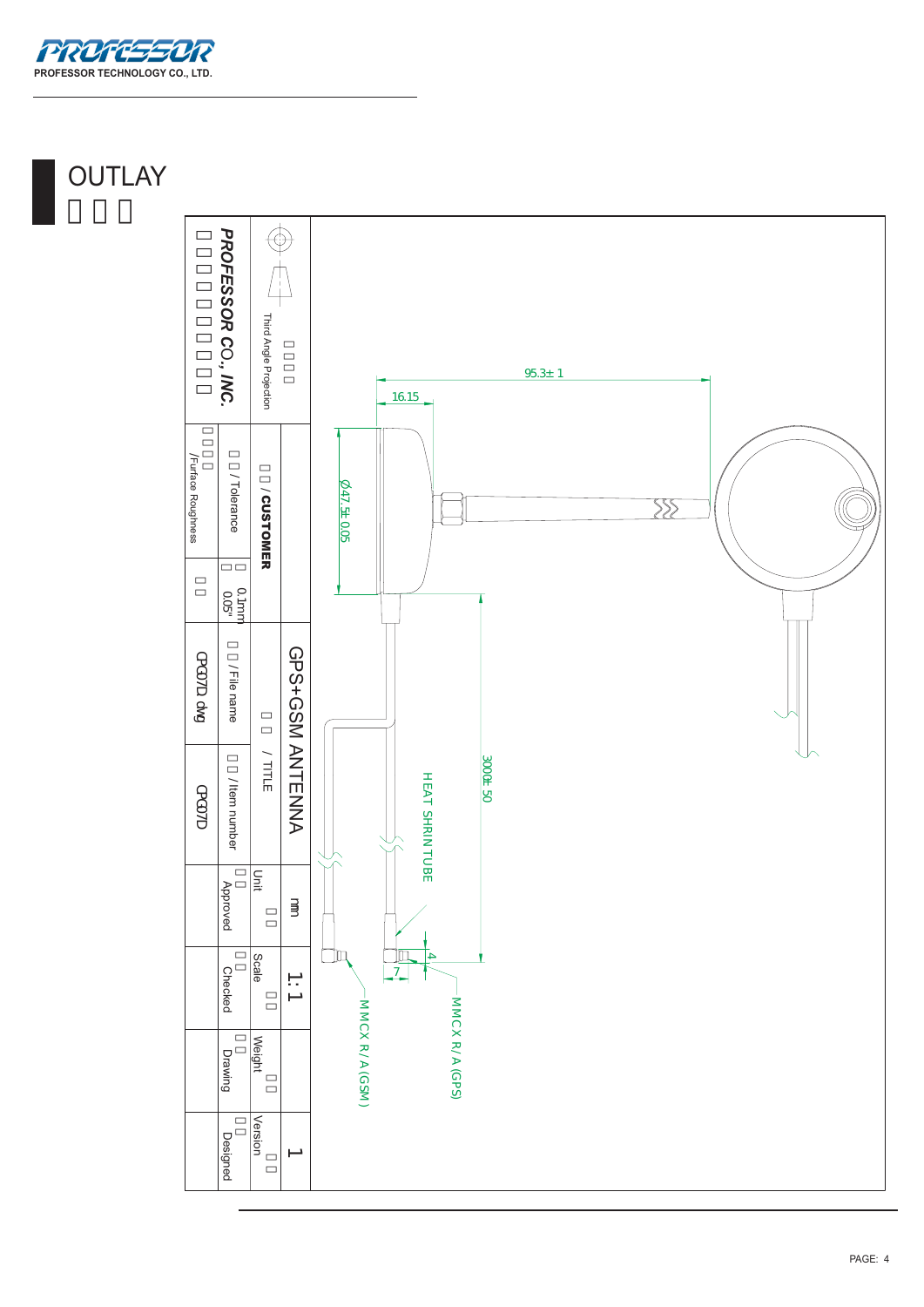

# Antenna Pattern

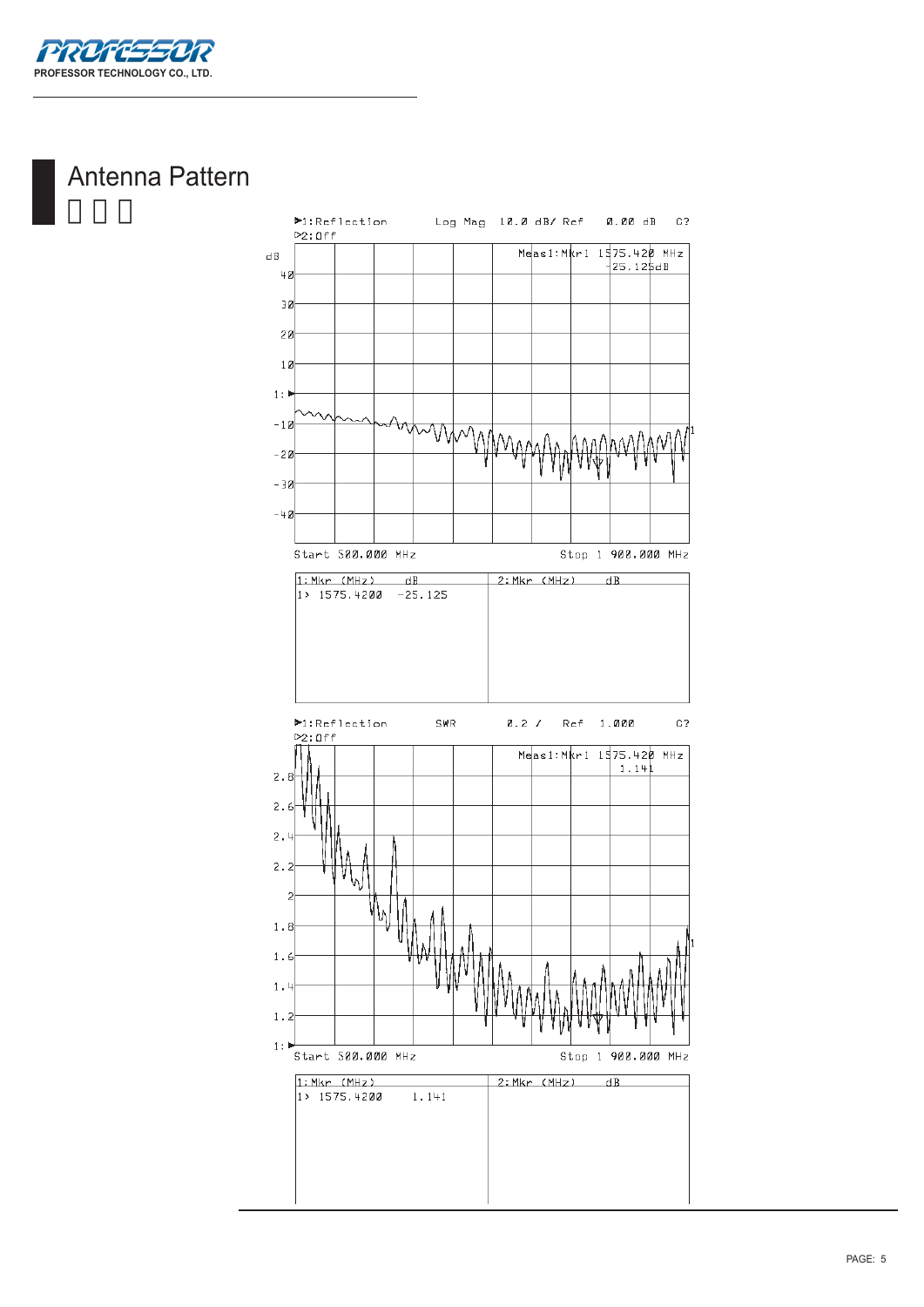



## GSM Antenna